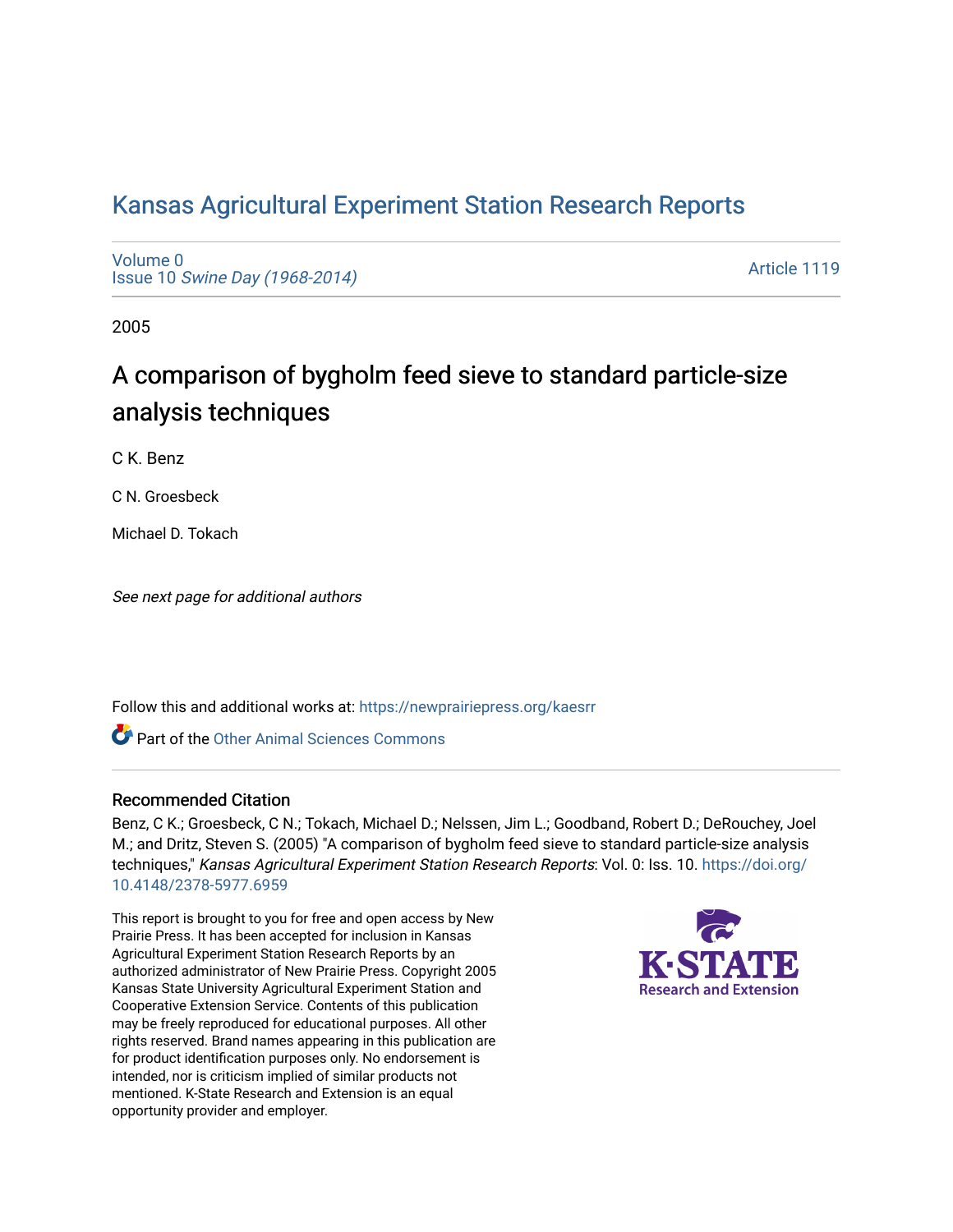# A comparison of bygholm feed sieve to standard particle-size analysis techniques

# **Abstract**

Three experiments were conducted to evaluate the Bygholm Feed Sieve particle size tester. The Bygholm Feed Sieve is an 11 inch  $\tilde{A}$  – 2.25 inch  $\tilde{A}$  – 4.25 inch plastic box divided into four compartments by three different screen sizes (3,000-, 2,000-, and 1,000-micron mesh). In Experiment 1, particle size was determined for 20 ground corn samples with a Ro-Tap 13-sieve stack (53- to 3,350-micron Tyler mesh screens).The particle sizes ranged from 543 to 1,741 microns. Samples were analyzed for particle size with the standard Bygholm Feed Sieve, operated according to the manufacturerâ€<sup>™</sup>s directions. In Experiment 2, two rubber balls were placed on the 2,000 micron screen and one ball was placed on the 1,000 micron screen in the Bygholm Feed Sieve to aid in moving particles through the screens. Samples were then analyzed for particle size, according to the manufacturer a is directions. In Experiment 3, 24 additional samples with particle sizes ranging from 604 to 1,305 microns were analyzed to determine the accuracy of the regression equation created by Experiment 1. After initial analysis indicated that the equation didn $\hat{\bm{\alpha}}^*$  accurately predict particle size of samples with a large particle size, an additional 11 samples with particle sizes ranging from 1,054 to 1,741 microns were analyzed. After this analysis, all samples from Experiments 1 and 3 were used to develop a new set of regression equations to calculate the particle size of samples over a wider micron range. The Bygholm Feed Sieve more accurately predicted the particle size of samples when rubber balls were not present within the system ( $R\hat{A}^2 = 0.88$ ) versus 0.82). The regression equation created by Experiment 1 predicted 90% of the samples to be within 100 microns of the actual particle size when the samples were less than 1,000 microns. When samples are coarser than 1,000 microns, however, the regression equation created by Experiment 3 should be used; it predicts 85% of the samples to be within 100 microns of the actual particle size when the samples were larger than 1,000 microns and 98% of all samples to be within 150 microns of the actual particle size.; Swine Day, 2005, Kansas State University, Manhattan, KS, 2005

## Keywords

Swine day, 2005; Summary Publication of Report of Progress (Kansas State University. Agricultural Experiment Station and Cooperative Extension Service); 964; Kansas Agricultural Experiment Station contribution; no. 06-63-S; Swine; Particle size; Ground corn; Bygholm feed sieve

## Creative Commons License



This work is licensed under a [Creative Commons Attribution 4.0 License](https://creativecommons.org/licenses/by/4.0/).

## Authors

C K. Benz, C N. Groesbeck, Michael D. Tokach, Jim L. Nelssen, Robert D. Goodband, Joel M. DeRouchey, and Steven S. Dritz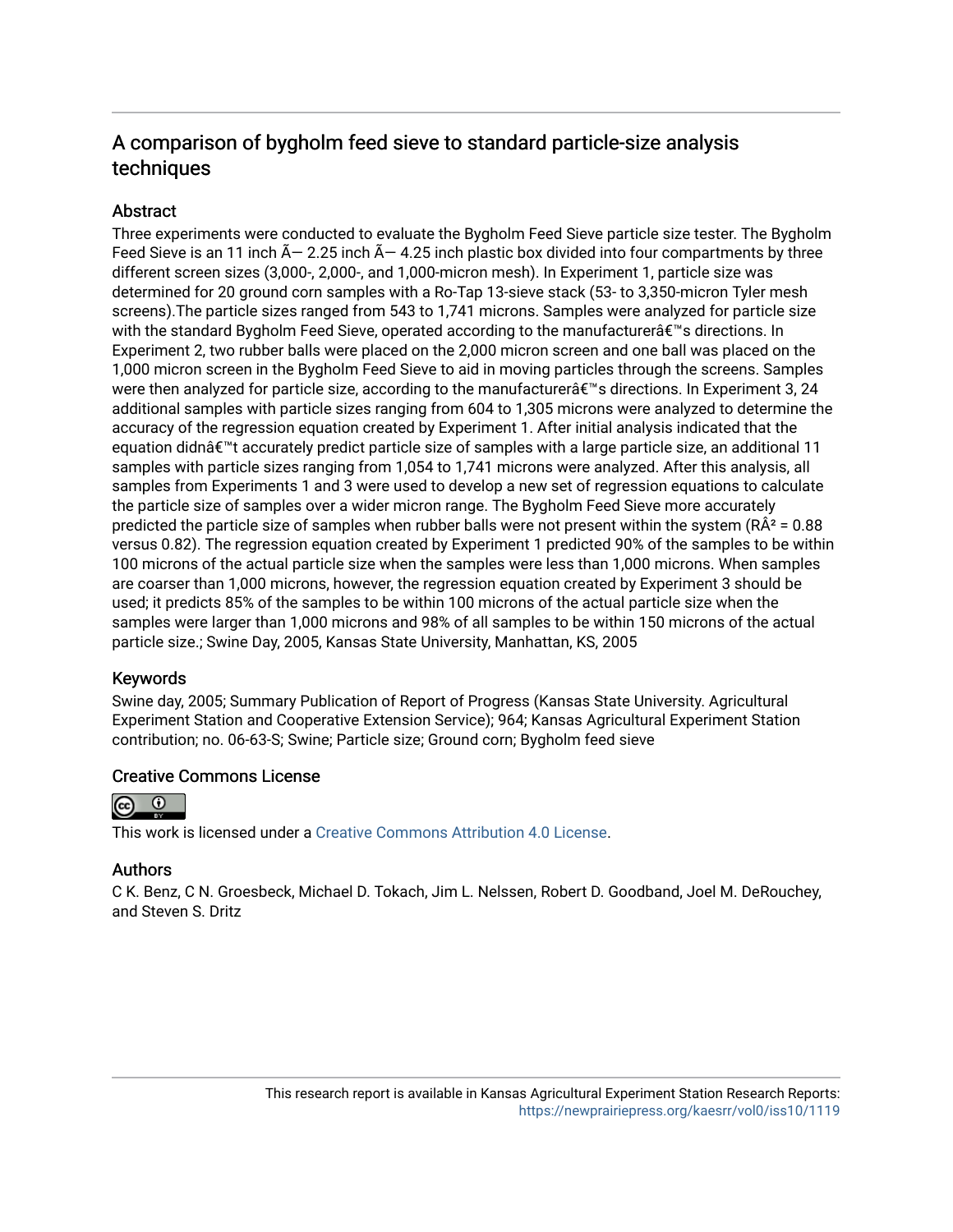#### **A COMPARISON OF BYGHOLM FEED SIEVE TO STANDARD PARTICLE-SIZE ANALYSIS TECHNIQUES**

# *C. K. Benz, M. D. Tokach, C. N. Groesbeck, S. S. Dritz<sup>1</sup> , J. L. Nelssen, R. D. Goodband, and J. M. DeRouchey*

#### **Summary**

 Three experiments were conducted to evaluate the Bygholm Feed Sieve particle size tester. The Bygholm Feed Sieve is an 11 inch  $\times$  2.25 inch  $\times$  4.25 inch plastic box divided into four compartments by three different screen sizes (3,000-, 2,000-, and 1,000-micron mesh). In Experiment 1, particle size was determined for 20 ground corn samples with a Ro-Tap 13-sieve stack (53- to 3,350-micron Tyler mesh screens).The particle sizes ranged from 543 to 1,741 microns. Samples were analyzed for particle size with the standard Bygholm Feed Sieve, operated according to the manufacturer's directions. In Experiment 2, two rubber balls were placed on the 2,000 micron screen and one ball was placed on the 1,000 micron screen in the Bygholm Feed Sieve to aid in moving particles through the screens. Samples were then analyzed for particle size, according to the manufacturer's directions. In Experiment 3, 24 additional samples with particle sizes ranging from 604 to 1,305 microns were analyzed to determine the accuracy of the regression equation created by Experiment 1. After initial analysis indicated that the equation didn't accurately predict particle size of samples with a large particle size, an additional 11 samples with particle sizes ranging from 1,054 to 1,741 microns were analyzed. After this analysis, all samples from Experiments 1 and 3 were used to develop a

l

new set of regression equations to calculate the particle size of samples over a wider micron range. The Bygholm Feed Sieve more accurately predicted the particle size of samples when rubber balls were not present within the system  $(R^2 = 0.88$  versus 0.82). The regression equation created by Experiment 1 predicted 90% of the samples to be within 100 microns of the actual particle size when the samples were less than 1,000 microns. When samples are coarser than 1,000 microns, however, the regression equation created by Experiment 3 should be used; it predicts 85% of the samples to be within 100 microns of the actual particle size when the samples were larger than 1,000 microns and 98% of all samples to be within 150 microns of the actual particle size.

(Key Words: Particle Size, Ground Corn, Bygholm Feed Sieve.)

#### **Introduction**

 Particle-size analysis of ground corn is recommended for swine diets. The importance of obtaining a particle size between 650 and 750 microns is stressed because of the improvement of feed efficiency due to the decrease of particle size. Particle-size analysis can also aid in determining when feed mill equipment maintenance is warranted. Sending samples to a commercial lab is recommended,

<sup>&</sup>lt;sup>1</sup>Food Animal Health & Management Center, College of Veterinary Medicine.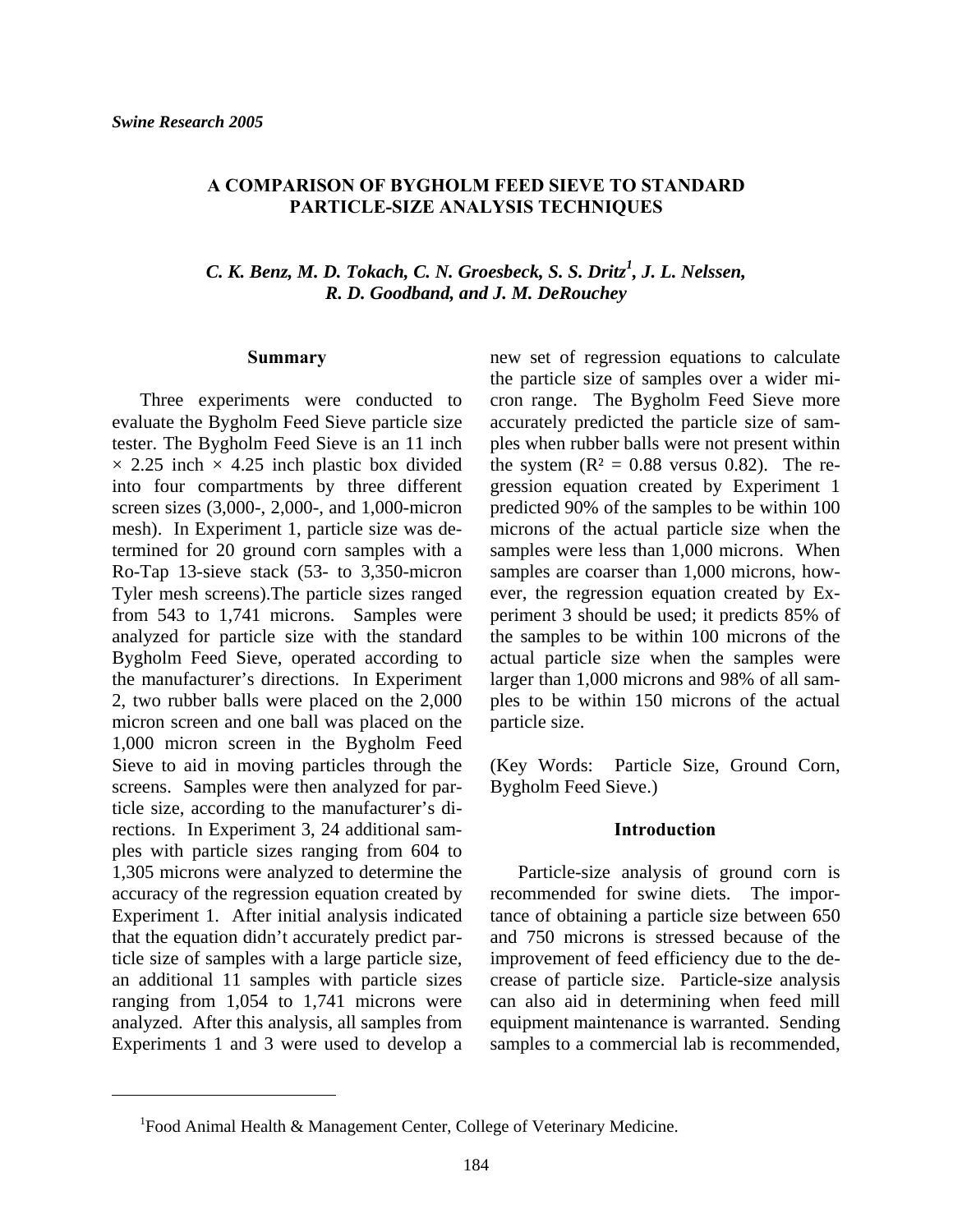but there is a need for equipment that can be used to measure particle size on the farm and in feed mills. The standard 13-screen method requires a large initial investment; both the 3 and 13-screen sieve systems require time and purchase of several components. As a result, the Danish Institute of Agricultural Sciences created the Bygholm Feed Sieve to simplify this process. The Bygholm Feed Sieve is an 11 inch  $\times$  2.25 inch  $\times$  4.25 inch plastic box divided into four compartments by three different screen sizes. The first compartment is 3.5 inches long and is divided from the second compartment by a 3,000-micron screen. The second, third, and fourth compartments are all 2.5 inches long. A 2,000-micron screen divides the second and third compartments, and a 1,000-micron screen divides the third and fourth compartments. Little research has been performed regarding the accuracy and usefulness of this feed sieve for ground corn. Therefore, our objective was to determine the accuracy of the Bygholm Feed Sieve to predict the particle size of ground corn. The second objective was to determine whether the accuracy of the sieve is improved by adding rubber balls, similar to those used in normal particlesize analysis, to the two lower screens.

#### **Procedures**

*Experiment 1.* To determine the accuracy of the standard Bygholm Feed Sieve, ground corn with a known particle size and standard deviation was placed in the largest compartment of the Bygholm Feed Sieve. According to the directions provided with the sieve, the lid was slid in, and the sieve was shaken vigorously for approximately 4.5 minutes, until no more sample could be shaken through each screen. The sieve was then placed lid-up and shaken to smooth the sample over the bottom of each compartment. The height of sample in each compartment was measured with the aid of incremental measurements on the side of the sieve and recorded. The heights were used

to calculate a percentage of each sample contained by each compartment. The percentages on each screen were used to develop a regression equation (Regression Equation 1) to determine whether the actual particle size could be accurately predicted. This was replicated with 20 ground corn samples with particle sizes ranging from 568 to 1,741 microns.

*Experiment 2.* To evaluate the effects of adding rubber balls to the sieve, two 5/8-inch rubber sieve-cleaning balls (Codema, Inc.) were added to the second compartment and one ball was added to the third compartment to aid in the movement of the sample through the 2,000 micron and 1,000 micron screens. Further procedures were carried out according to the manufacturer's directions as in Experiment 1. This was replicated with 30 ground corn samples. The percentages on each screen were used to determine whether the accuracy could be improved, compared with the accuracy of equations developed without the balls in Experiment 1.

*Experiment 3.* To evaluate the accuracy of the regression equation created in Experiment 1, an additional 24 samples with particle sizes ranging between 604 and 1,305 microns were analyzed by the Bygholm Feed Sieve. Because the regression equation from Experiment 1 was generated from a data set in which most of the samples were between the recommended ranges of 600 to 800 microns, we analyzed an additional 11 samples with particle sizes ranging from 1,054 to 1,741 microns. The same procedures outlined in Experiment 1 were used in this experiment. A new regression equation (Regression Equation 2) was created that combined all data from Experiments 1 and 3 to create an equation that could be used to predict the particle size of ground corn samples over a wider range of particle sizes.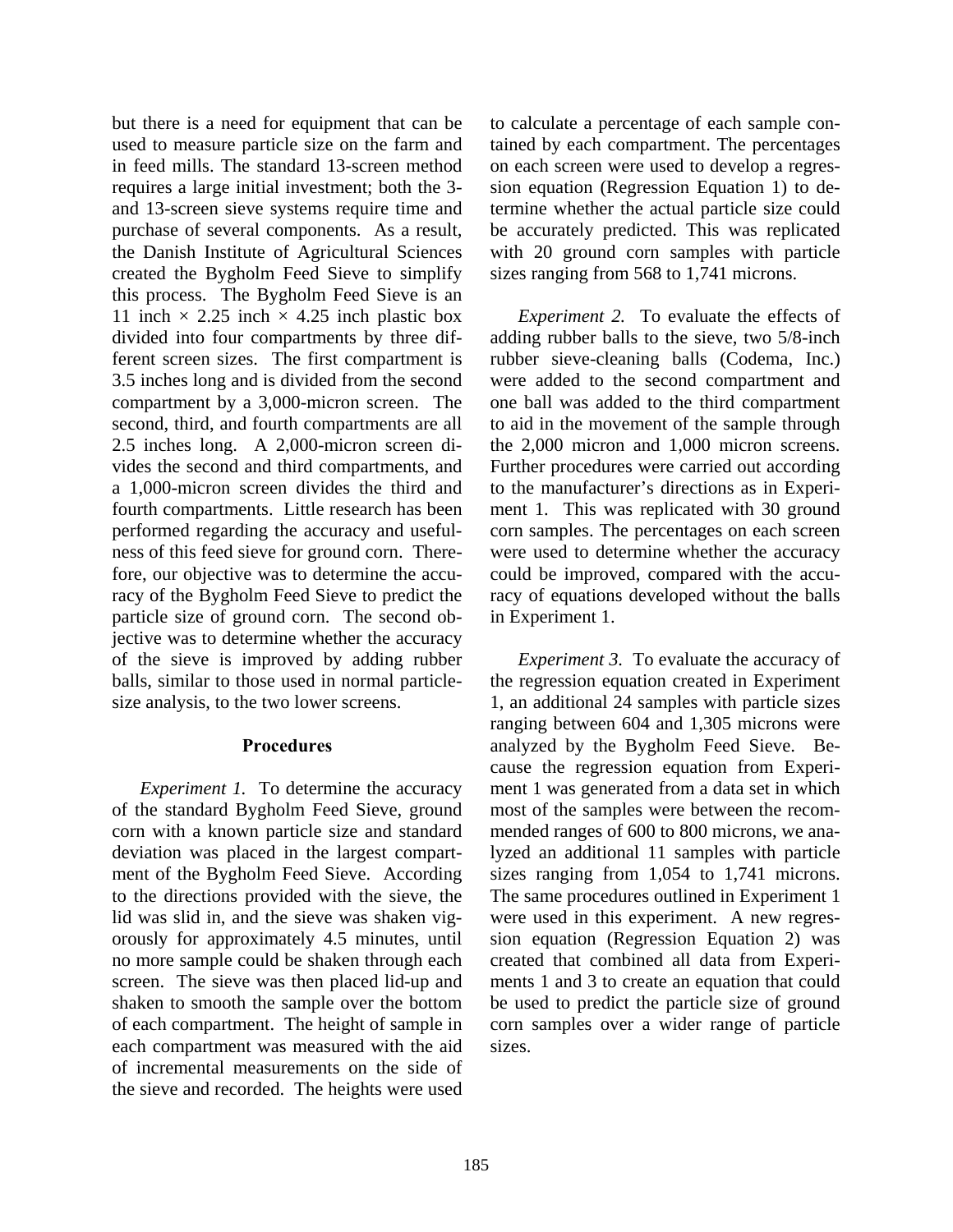#### **Results and Discussion**

*Experiment 1.* The original procedures developed for the Bygholm Feed Sieve are accurate, provided that all the sample gets shaken through the screens. Due to the small surface area of the screens and the limited amount of shaking space, this can prove to be difficult. It takes approximately 4.5 to 5 minutes to adequately shake all the sample through the sieves. If this is done properly, the sieve performs well in accurately predicting the particle size of ground corn. The equation developed from Experiment 1 (Table 1) demonstrates that particle size for 19 of the 20 samples was predicted within 100 microns of the actual particle size (Figure 1). The equation indicated that 88% of the variation in particle size was predicted by the percentage of particles on each screen in the sieve  $(R<sup>2</sup>$  of 0.88). Because almost all of the samples in this experiment were less than 1,000 microns, Regression Equation 1 should not be extended to samples with larger particle sizes.

*Experiment 2.* The deviation of the predicted particle size in microns was determined and graphed with an  $\mathbb{R}^2$  of 0.82 (Figure 2). The results of testing the Bygholm Feed Sieve with balls present to aid in particle movement through the sieve were compared with the ability of the sieve to accurately predict the particle size of ground corn without balls present. The procedure carried out without balls generally had less deviation of micron size from the known particle-size value (Figure 3). Thus, balls should not be used with the Bygholm Feed Sieve. We believe that the balls may displace some of the grain when measuring the percentage of sample on each screen and, thus, increase the error in the measurement.

*Experiment 3.* The first part of Experiment 3 was to expand the dataset to determine the accuracy of the equation established in Experiment 1 for a wider range of particle sizes. Because the equation did not seem appropriate for samples with particle size larger than 1,000 microns, a second regression equation was developed. Regression Equation 1 was graphed for closeness of fit to the actual particle size, with the  $\mathbb{R}^2$  determined to be 0.87. The deviation in particle size, shown in Figure 4 demonstrates that the accuracy of Equation 1 becomes poorer, with greater deviation, as particle size increases. Regression Equation 2 was graphed for closeness of fit to the actual particle size, with the R² determined to be 0.92. The difference in accuracy between the two equations is particularly evident when comparing the prediction of particle size for coarser samples with particle size bigger than 1,000 microns (Figure 5).

*Conclusions.* The most accurate way to measure particle size is with a Ro-Tap 13 sieve stack, but the time commitment and initial cost of equipment makes that an impractical method of particle-size analysis on the farm or in most feed mills. The 3-screen sieve test previously recommended by Kansas State University works well for on-farm particlesize analysis, but the initial cost and requirement for an accurate scale for this system has led us to explore other options. The Bygholm Feed Sieve provides an alternative for producers, allowing them to predict the particle-size of their feed through a less expensive and less complicated mechanism. Adding rubber balls to more accurately mimic the standard Kansas State University 3-screen test increased the deviation of predicted micron size from the known particle size, because the surface area of the screens and compartments do not allow for these balls to easily be accounted for.

 Regression Equation 1 was successful in predicting the particle size of ground corn smaller than 1,000 microns. For samples larger than 1,000 microns, however, or samples whose approximate particle size is unknown,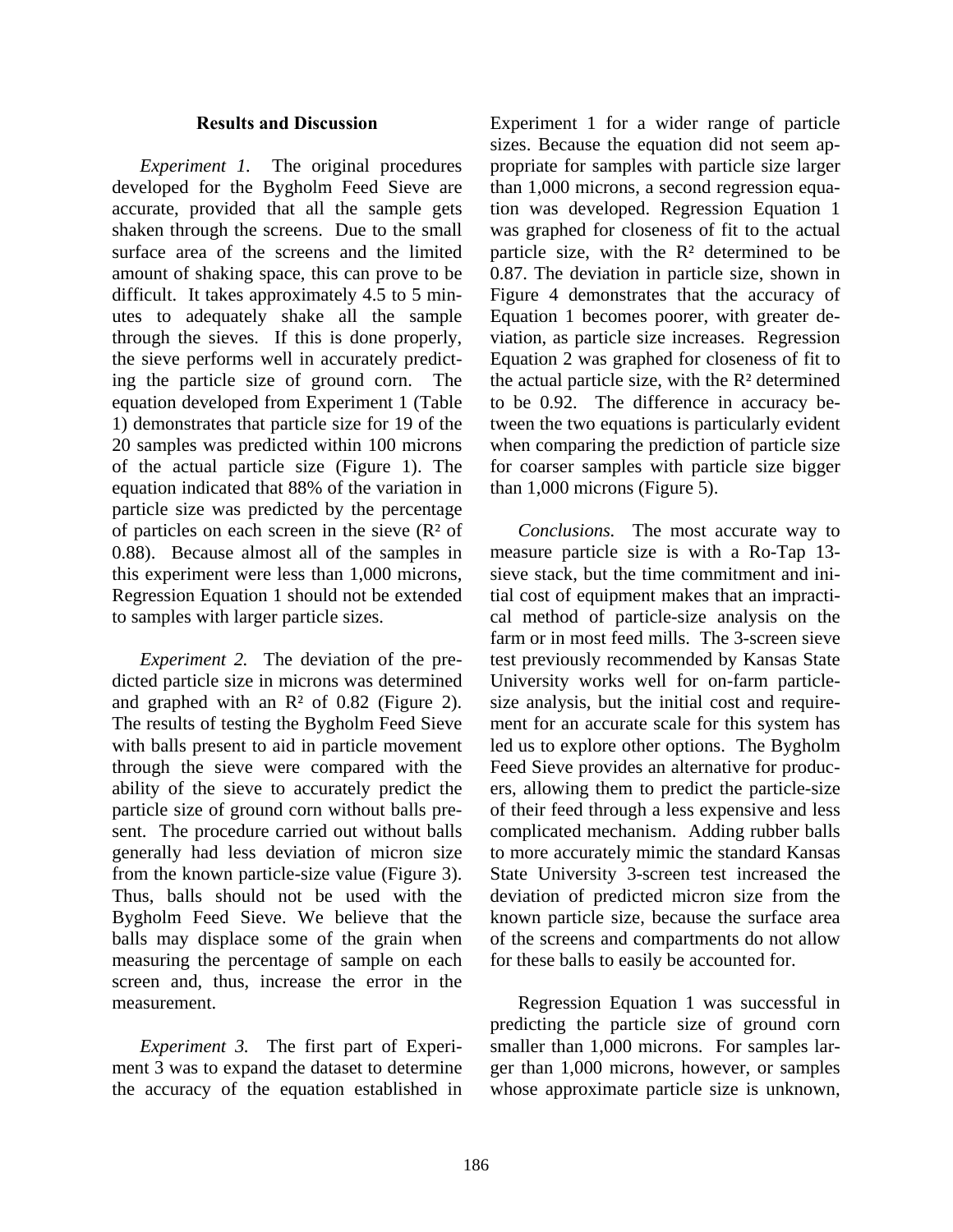Regression Equation 2 is recommended. Although either the Bygholm Feed Sieve or 3 screen test can be used to estimate particle size in feed mills, producers should send monthly samples from their mill to a lab for a complete 13-screen sieve analysis. The results

can be used to confirm the results of the onfarm analysis and will provide a standard deviation of the ground grain, which can not be determined from the Bygholm Feed Sieve or 3-screen test.

|  | Table 1. Regression Equations Developed in Experiments 1 and 3 |  |  |  |
|--|----------------------------------------------------------------|--|--|--|
|  |                                                                |  |  |  |

| Equation | Regression Parameters <sup>a</sup>                                                               | $R^2$ |
|----------|--------------------------------------------------------------------------------------------------|-------|
|          | $= -25.1 + 22.363w + 16.777x + 3.894y + 6.968z$                                                  | 0.88  |
|          | $= -1172 + 69.709w + 25.297x + 0y + 25.518z - 1.173w^2$<br>$+0.1151 x^2 + 0.2139y^2 - 0.055 z^2$ | 0.92  |

<sup>a</sup>Where w, x, y, and z are the percentages of the sample above the  $3,000$ -,  $2,000$ -,  $1,000$ -micron screens, and pan, respectively.



**Figure 1. Deviation of Particle Size Predicted with the Bygholm Feed Sieve from Actual Particle Size (Experiment 1).**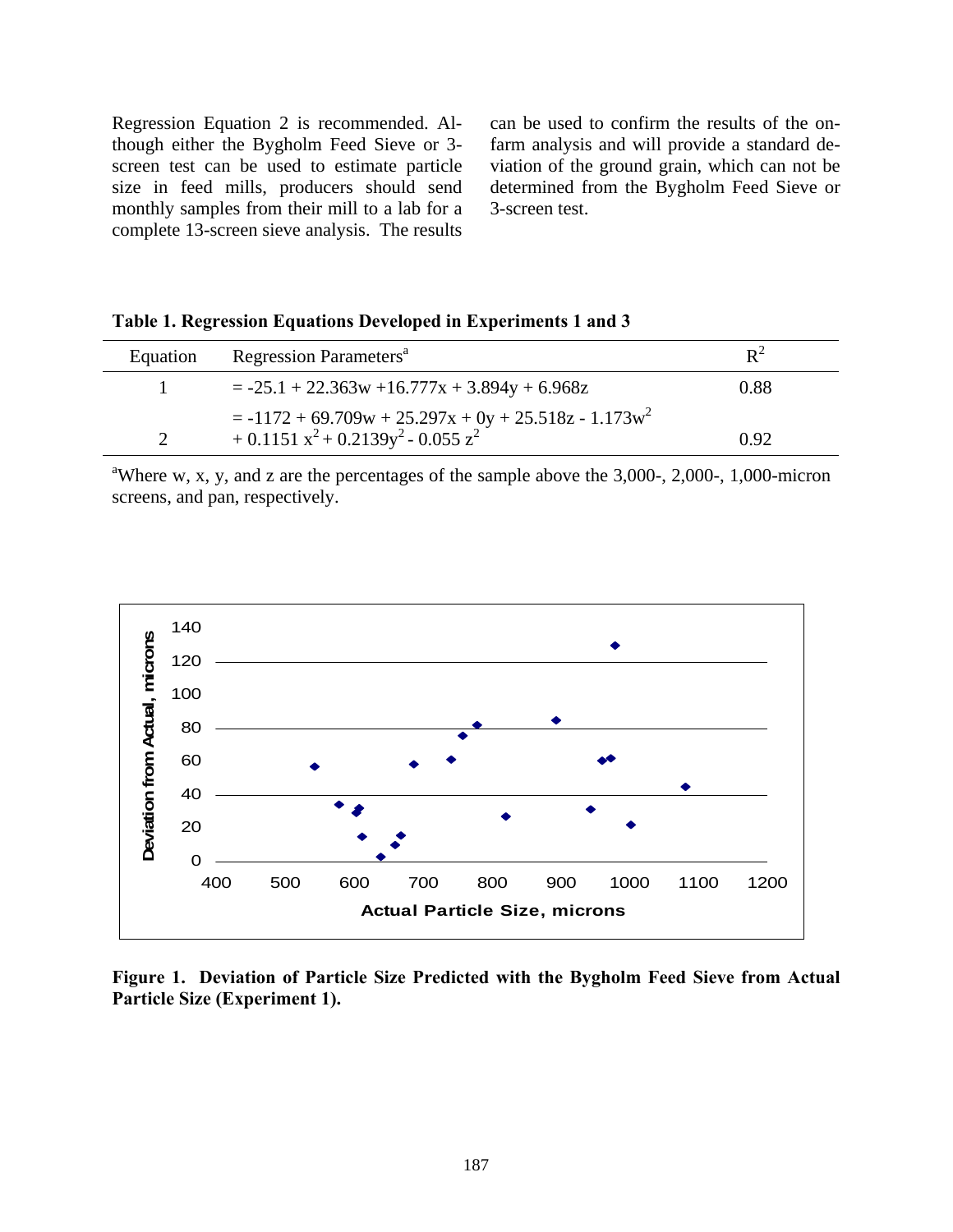

**Figure 2. Deviation of Predicted Particle Size Predicted with the Bygholm Feed Sieve from Actual Particle Size, with Balls Present.** 



**Figure 3. Deviation of Actual Particle Size from Particle Size Predicted with the Bygholm Feed Sieve, With or Without Balls on the Lower Two Sieves during Testing.**